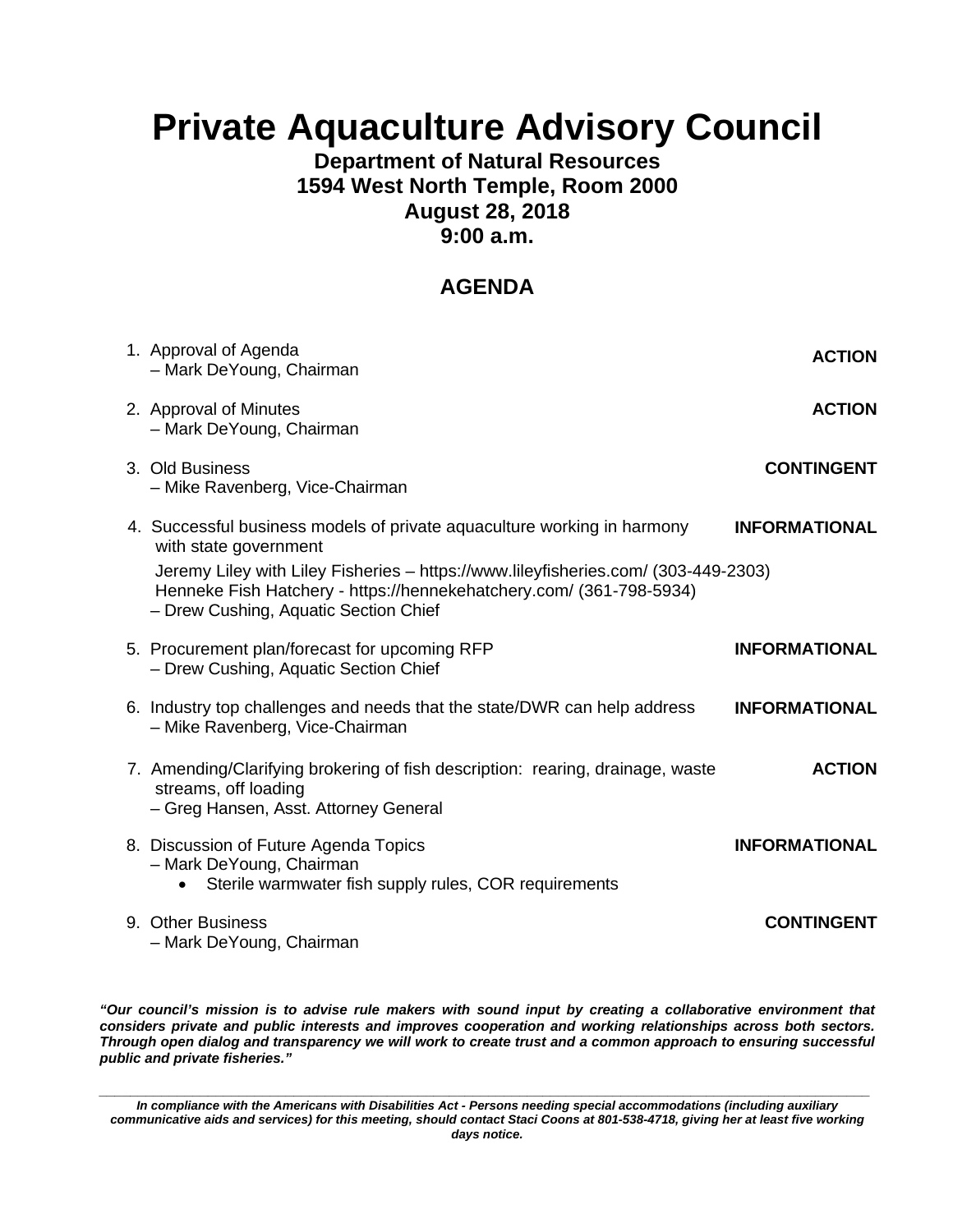#### **Private Aquaculture Advisory Council**

Department of Natural Resources 1594 West North Temple, Room 2000 August 28, 2018 Attendance

#### **Advisory Council Presenters**

Mike Ravenberg – Vice-Chair Randy Oplinger Henneke Fish Hatchery Drew Cushing Barry Pittman (excused) Greg Hansen Chelsea Crawford Lee Rasmussen Dave Danly James Sair

Mark DeYoung – Chair Daniel Jenks Jeremy Liley, Liley Fisheries

#### **Division Personnel Public Present**

# Staci Coons Robert Judd Neal Barker Rory Reynolds Tylynn Griffin Anna Forest Randon Draper

**00:00:11** Chairman DeYoung called the meeting to order, did role call, and reviewed the agenda and minutes.

**00:01:19 1) Approval of Agenda** (Action)

Council received agenda prior to meeting and approved it.

**00:01:25 2) Approval of Minutes** (Action)

The following motion was made by Lee Rasmussen, seconded by Drew Cushing and passed unanimously.

#### **MOTION: I move that we approve the minutes of the June 5, 2018 Advisory Council meeting.**

Chairman DeYoung reviewed and summarized the previous meeting.

#### **00:03:26 3) Old Business** (Contingent)

None to discuss. Most topics fall under industry top challenges.

**00:03:39 4) Successful business models of private aquaculture working in harmony with state government** (Informational)

> Randy Oplinger introduced the two presenters – Liley Fisheries (Boulder, CO - trout) and Henneke Fish Hatchery (Texas – warmwater). Both have a consulting aspect to their business and discussed how that enhances their business.

#### **01:27:16 5) Procurement plan/forecast for upcoming RFP** (Informational)

Drew Cushing presented the upcoming RFP procurement plan/forecast for the next 10 years. Handouts were provided.